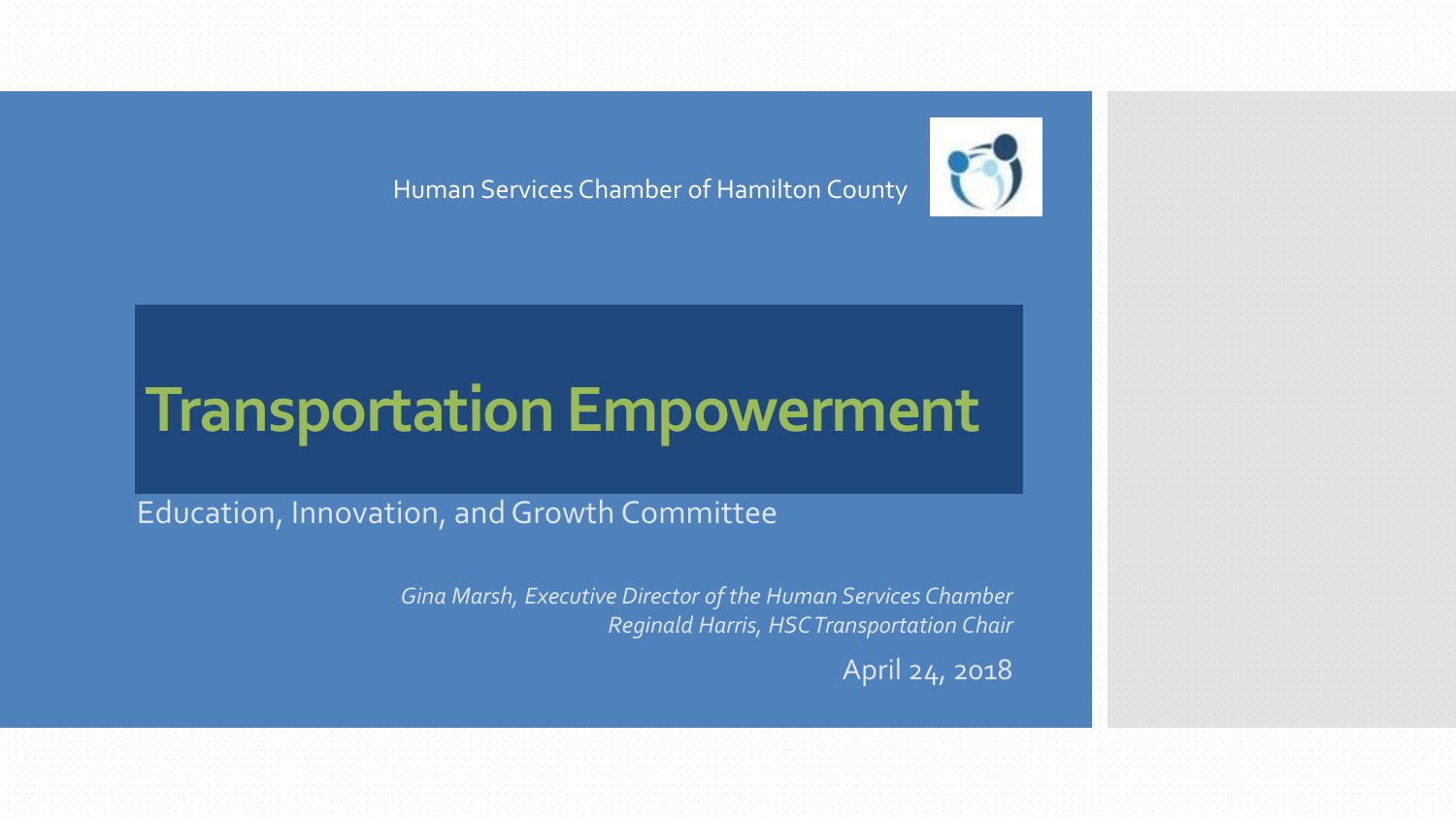

# 2018 HSC Public Transit Survey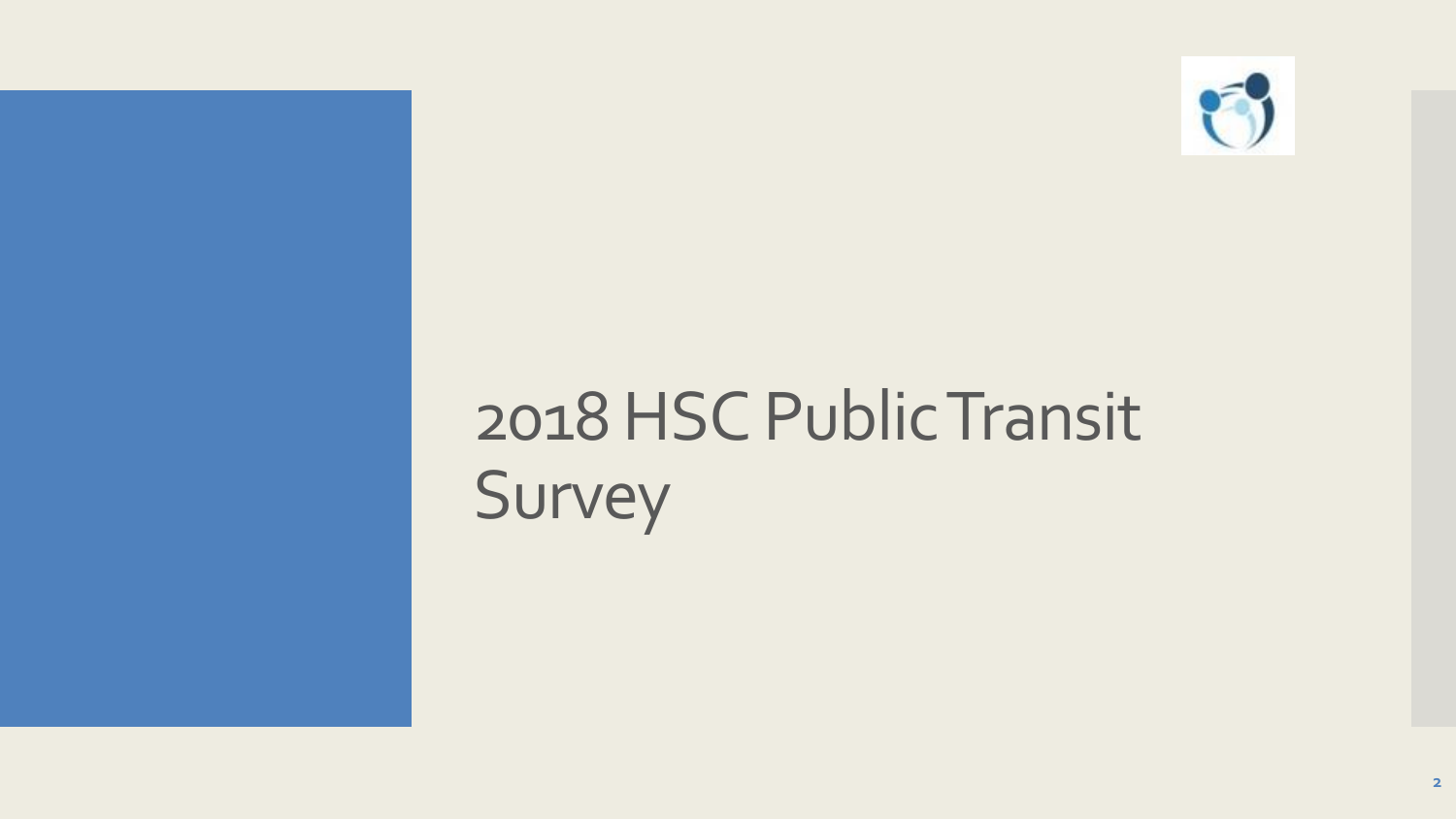- >700 clients and staff of member agencies participated.
- Responses from over 45 unique zip codes
- 49% were from households with incomes below \$25K.
- 38% were from households with incomes below \$15K
- Both riders and non-riders participated

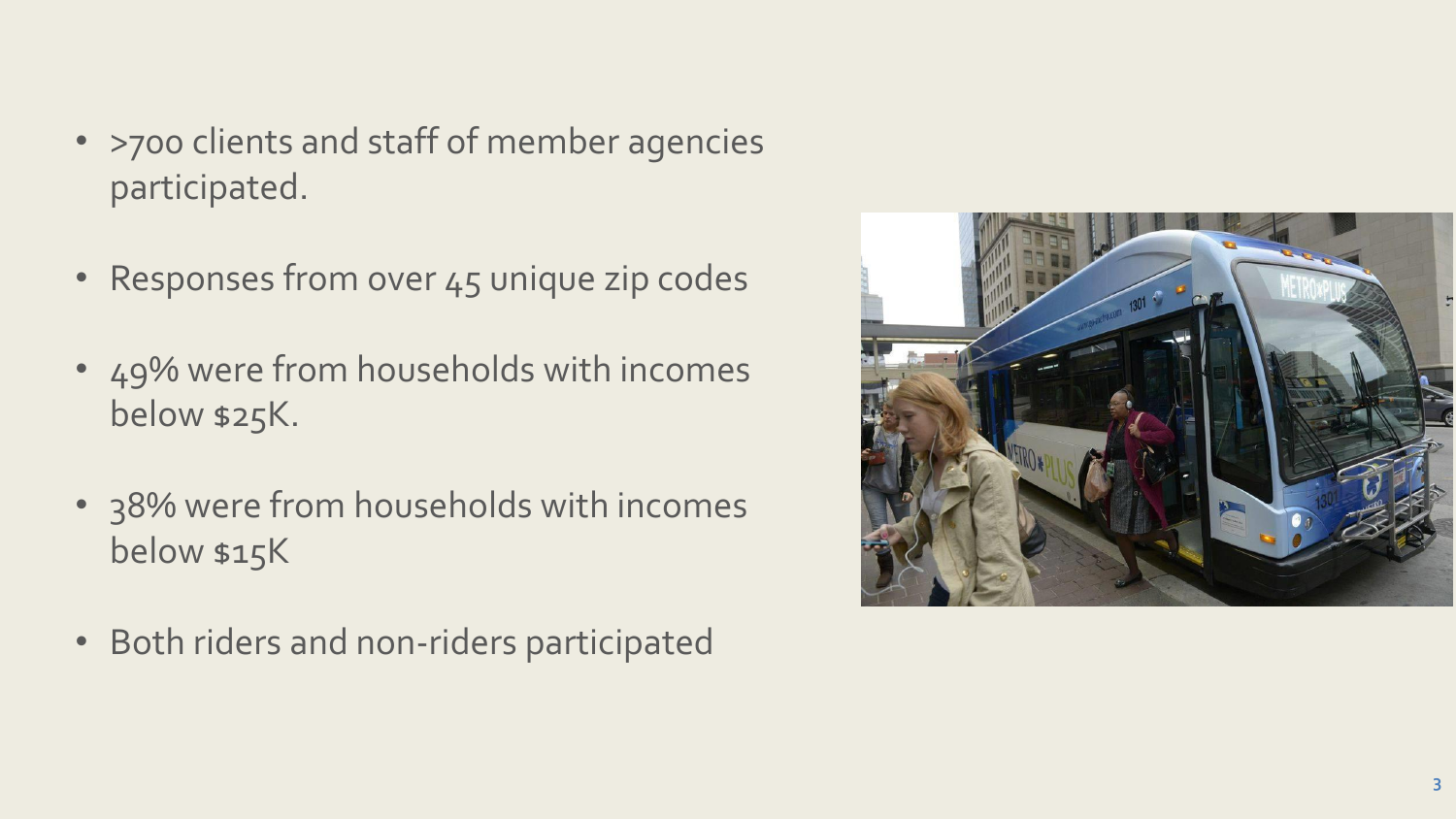## **Findings**

### Low Income Residents Rely on the Bus



- Over 60% of riders use the bus at least 4 days per week.
- 58% of riders regularly use the bus to get to work or school.
- 76% of these riders have household incomes below \$25K.
- 84% of these riders do not have a car.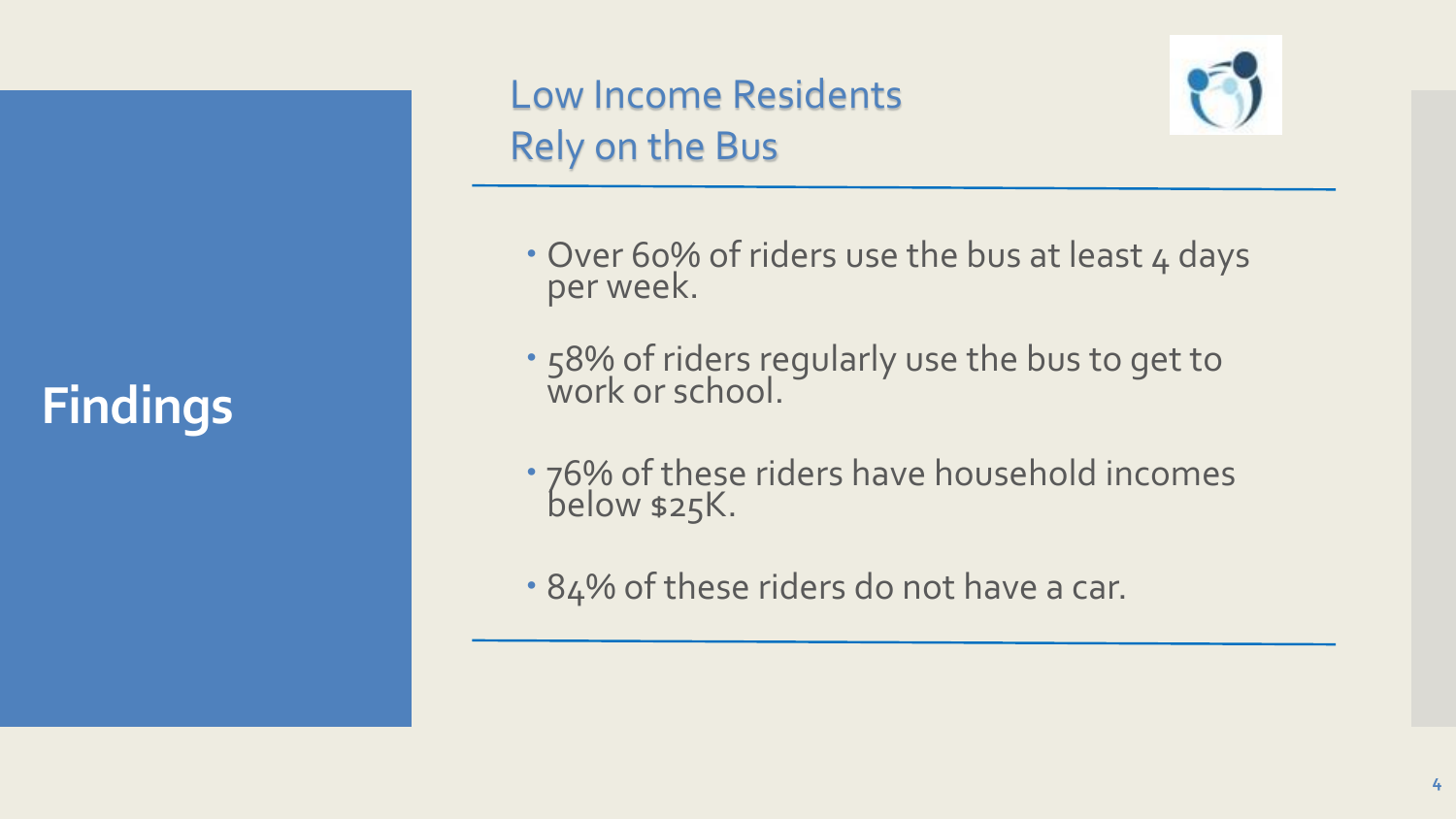**Low Income Residents Rely on the Bus**

- 42% of riders use the bus to go grocery shopping
- 38% of riders use the bus to get to medical appointments.



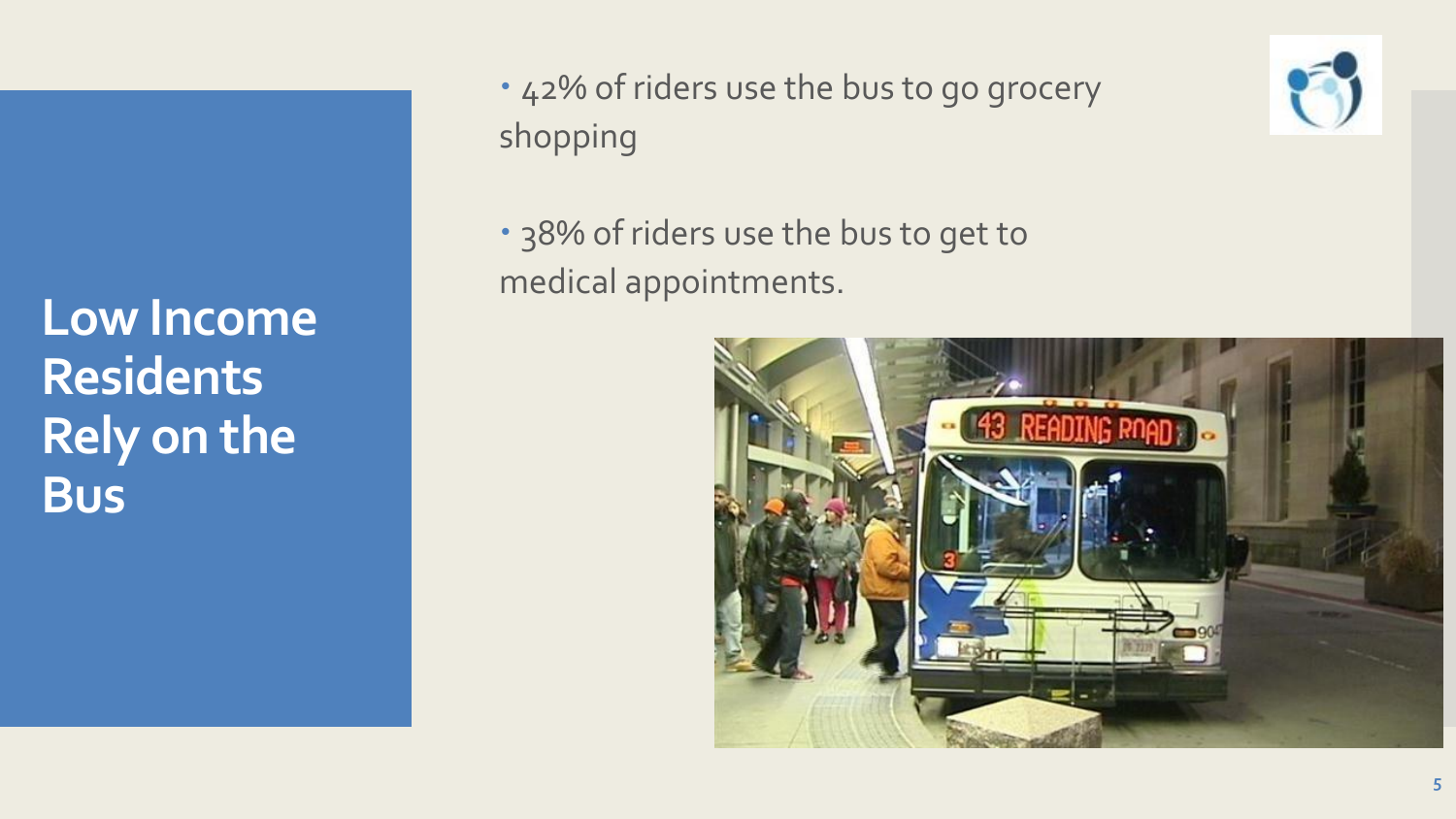

### **Proposed Fare Increases**

 The **Reinventing Metro Plan** calls for annual fare increases amounting to an overall increase of \$1.05 by 2028.

• Zone 1 Fare would increase from \$1.75 to \$2.80.

• 60% increase in fares over 9 years.

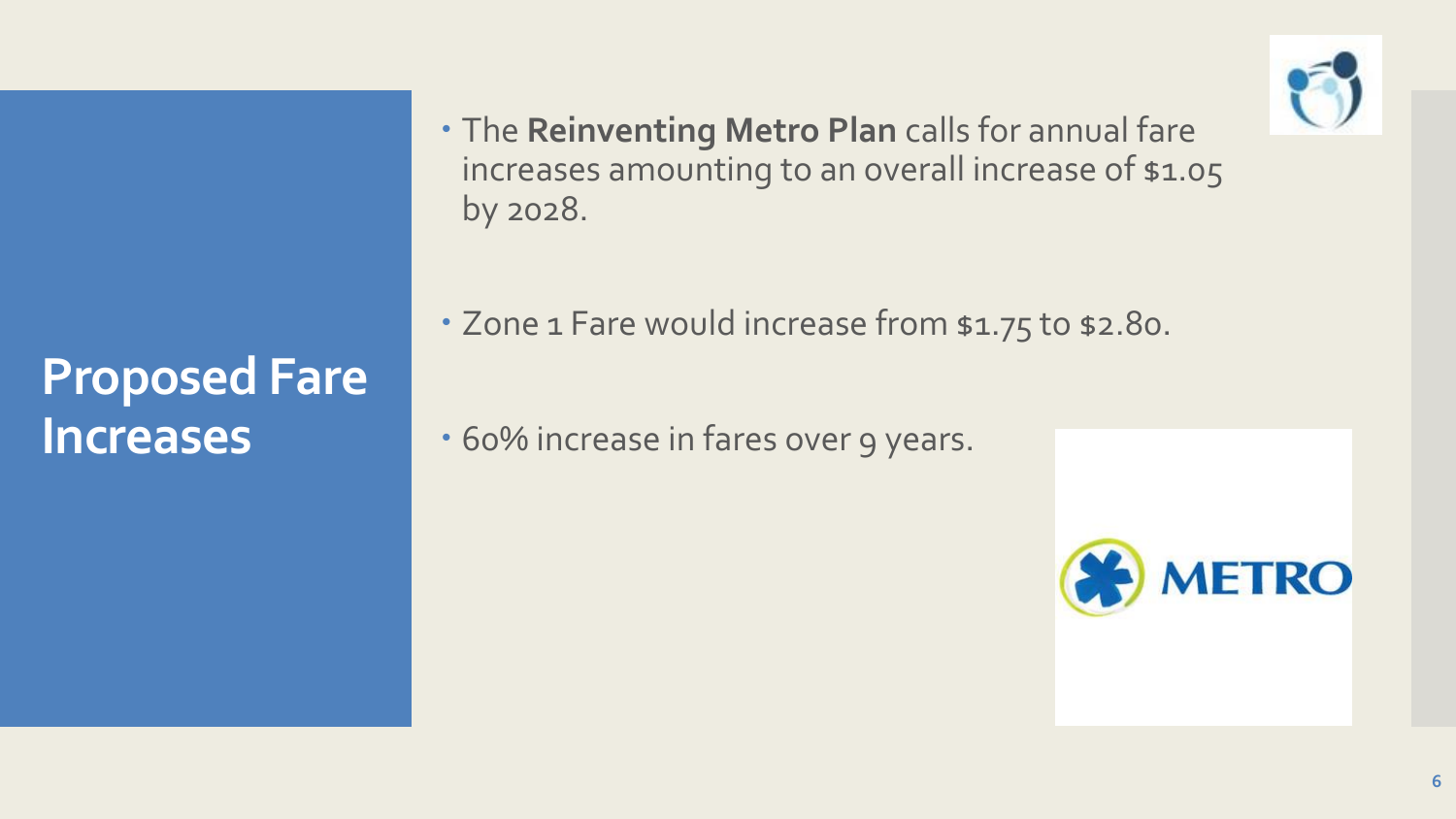#### **What improvements or changes would make a 25-cent fare increase worth it to you? (choose up to 3 responses)**

#### **Respondents with households below \$25K**

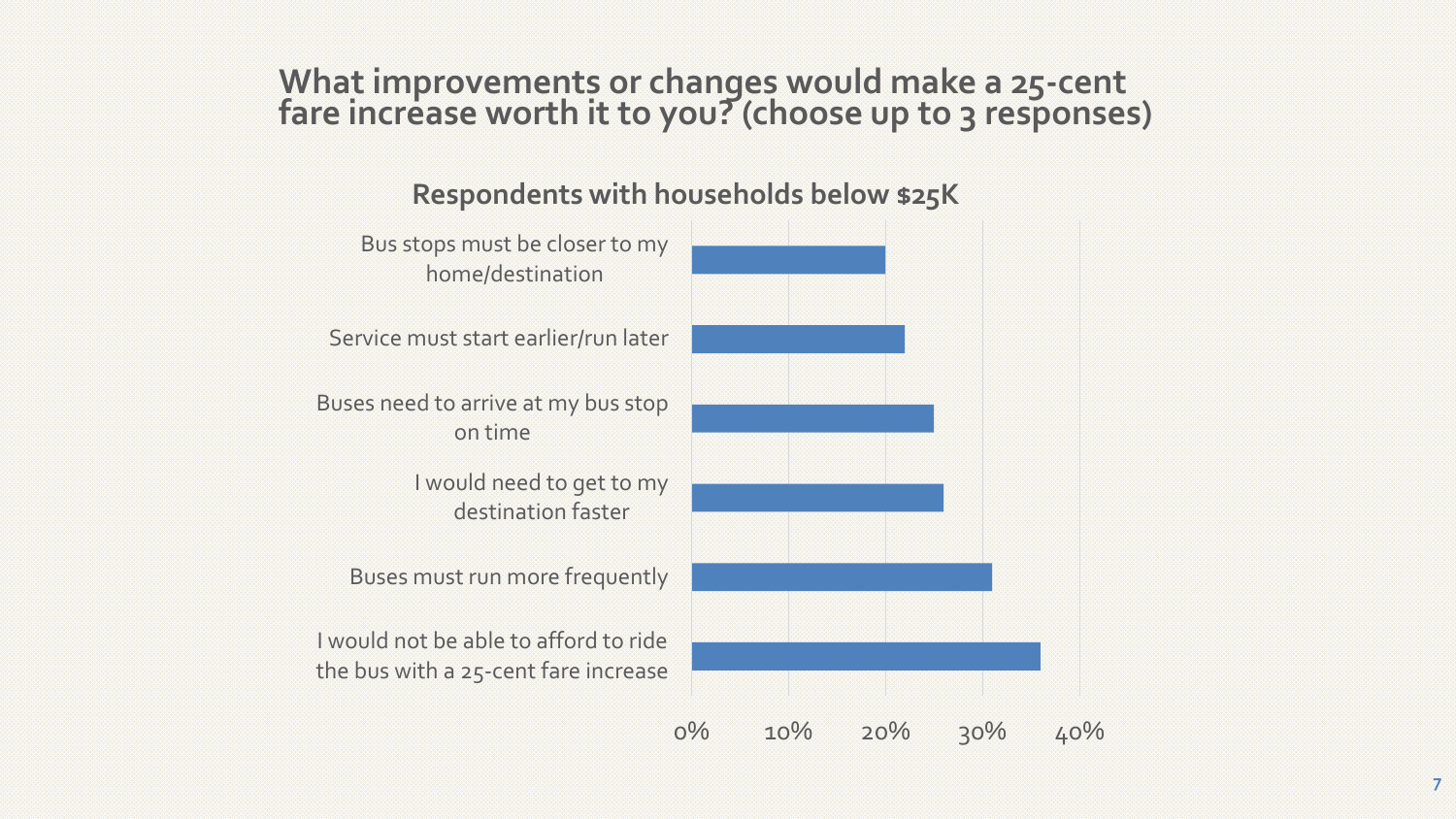**Many Low Income Residents Could Not Afford a Fare Increase**



#### Percent of respondents with households under \$25K who said they could not afford a fare increase

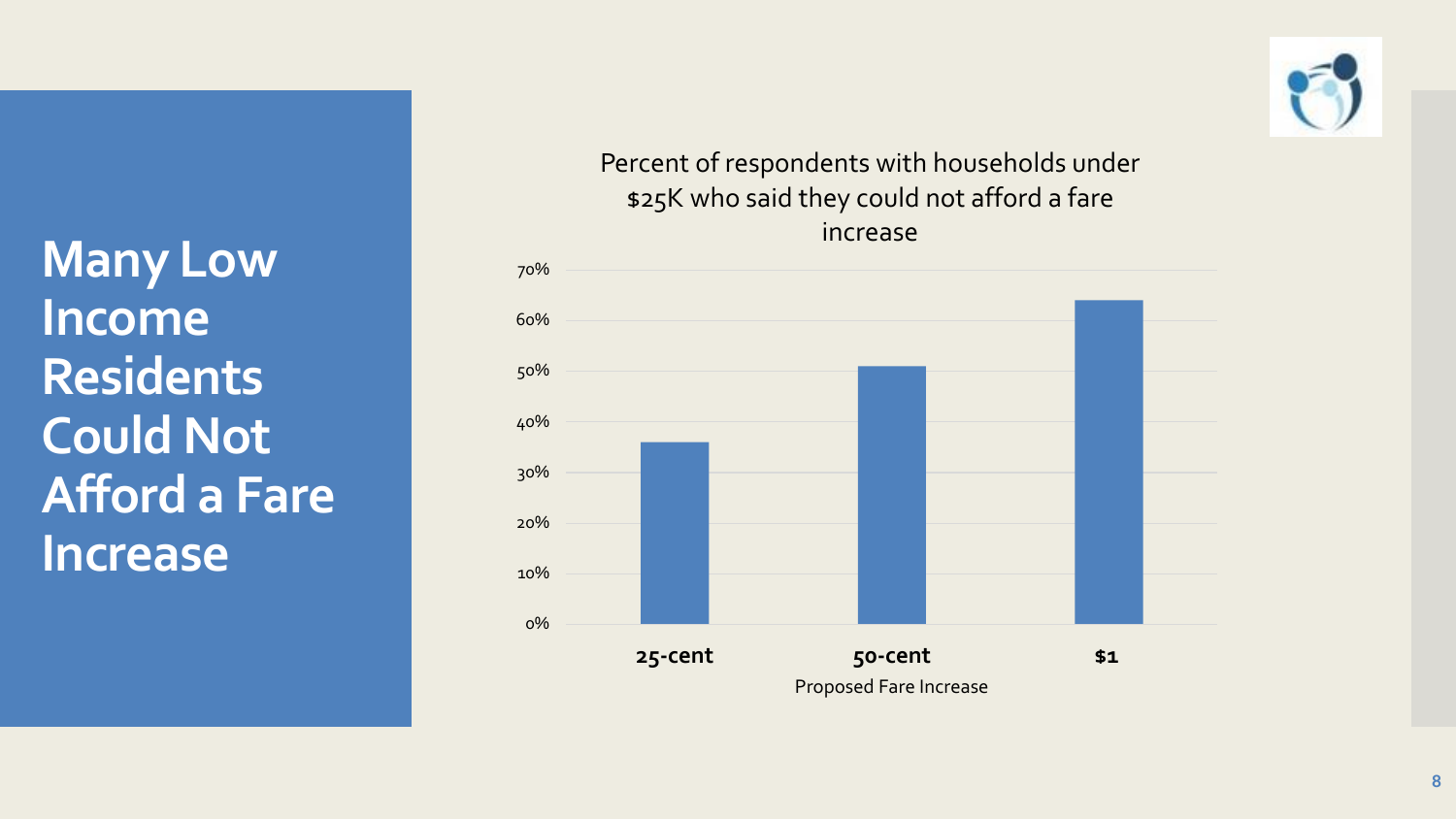## **Other Survey Findings**



- 57% of riders ride the bus between 10 a.m. and 4 p.m., outside of rush hours.
- 26% of those who regularly ride bus to work/school have a commute that is over 45 minutes.
- 63% transfer buses during their commute to work/school.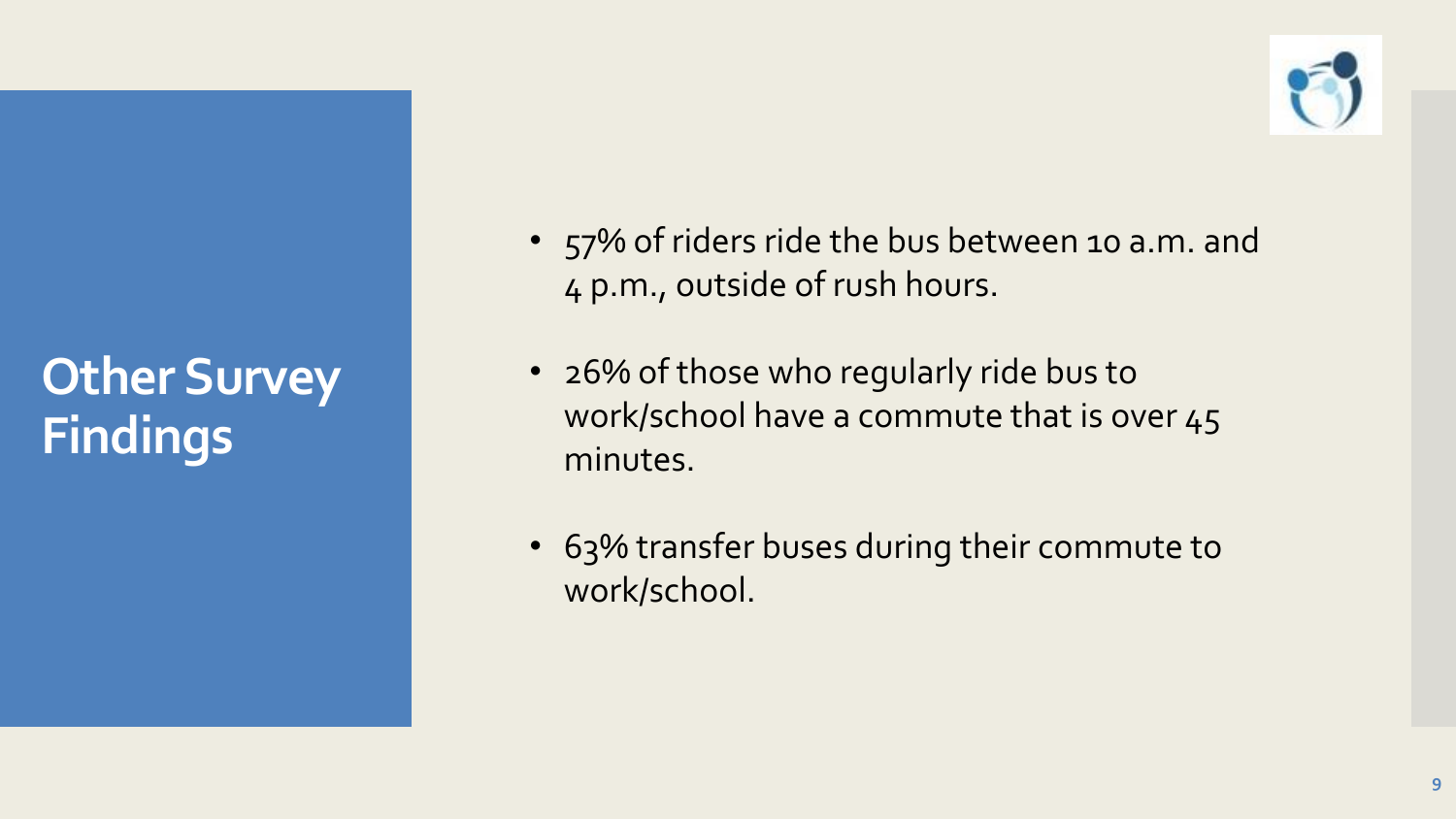

# Transportation Empowerment Fund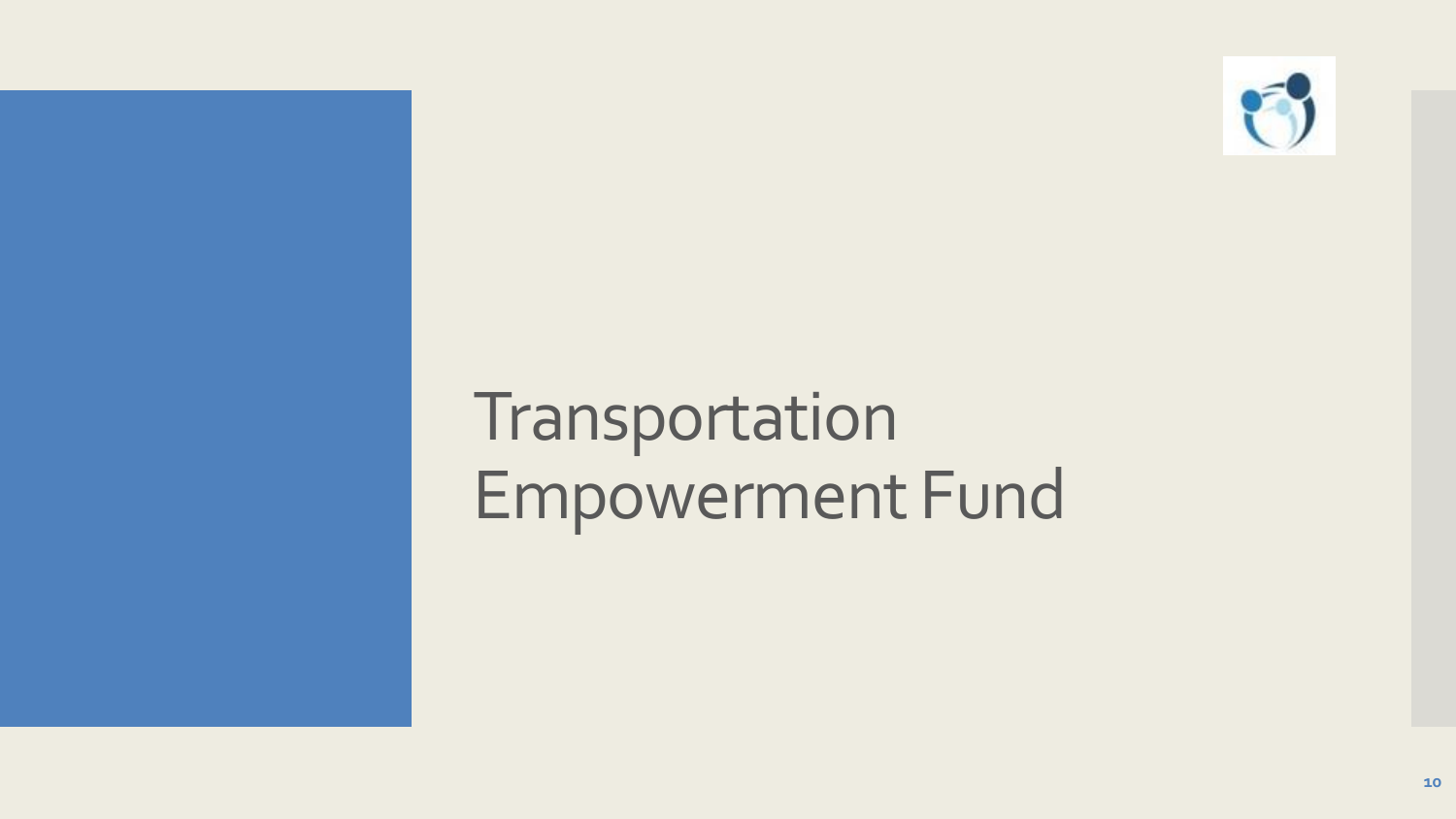### Transportation Empowerment Fund

- Provides free or discounted bus passes or other types of ride options to eligible low-income citizens through participating non-profits or government organizations.
- Similar programs in Austin, Minneapolis, San Francisco, Seattle, and Portland.
- Also similar to Cincinnati's former Everybody Rides Metro program, but with more flexibility to meet needs of riders.



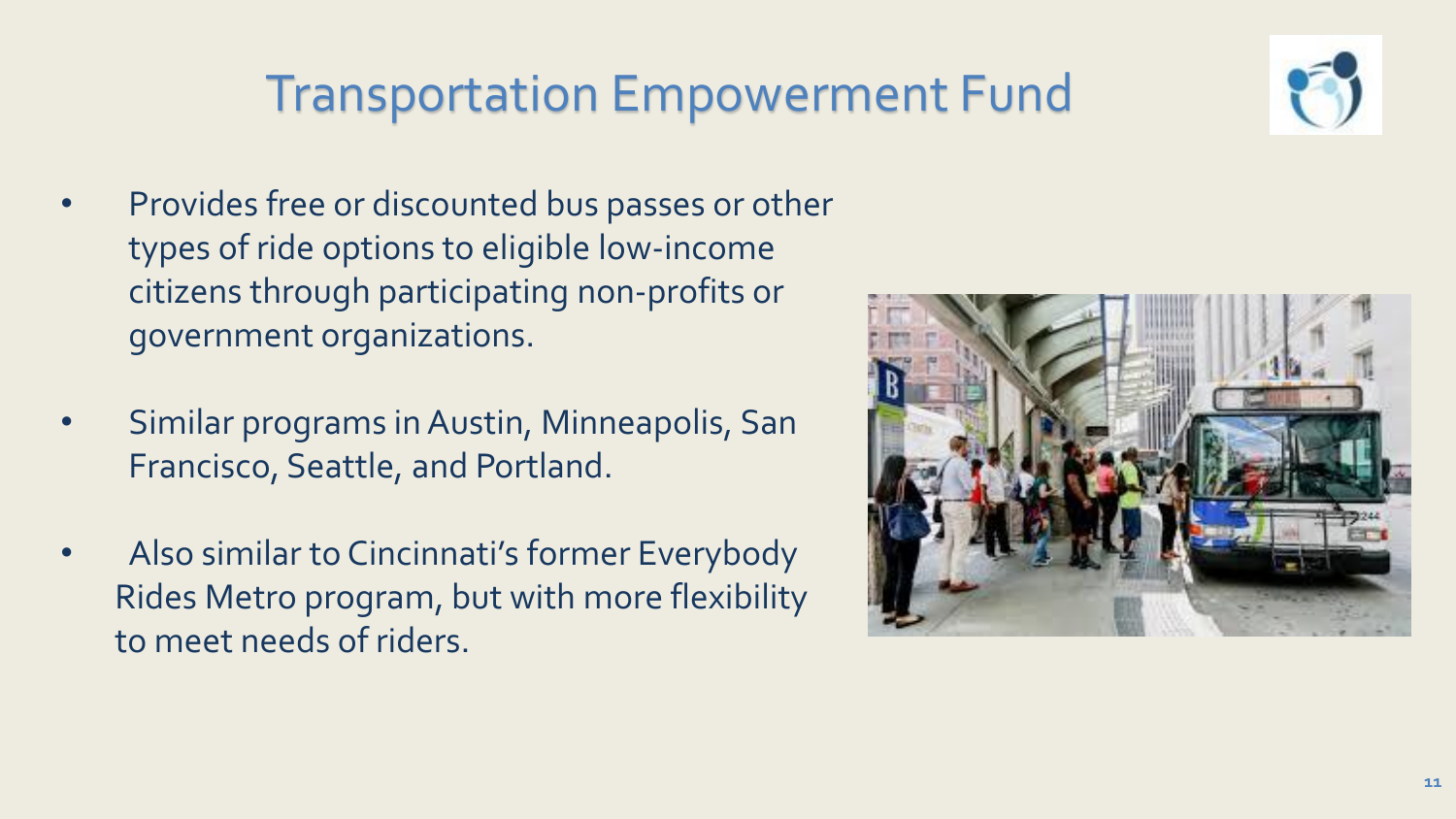**How It Works**

- Participating organizations buy bus passes at a 50% discount.
- Organizations offer these passes to eligible recipients for free or at a discounted rate.
- Single-ride passes, day passes and monthly passes would be available through the program.

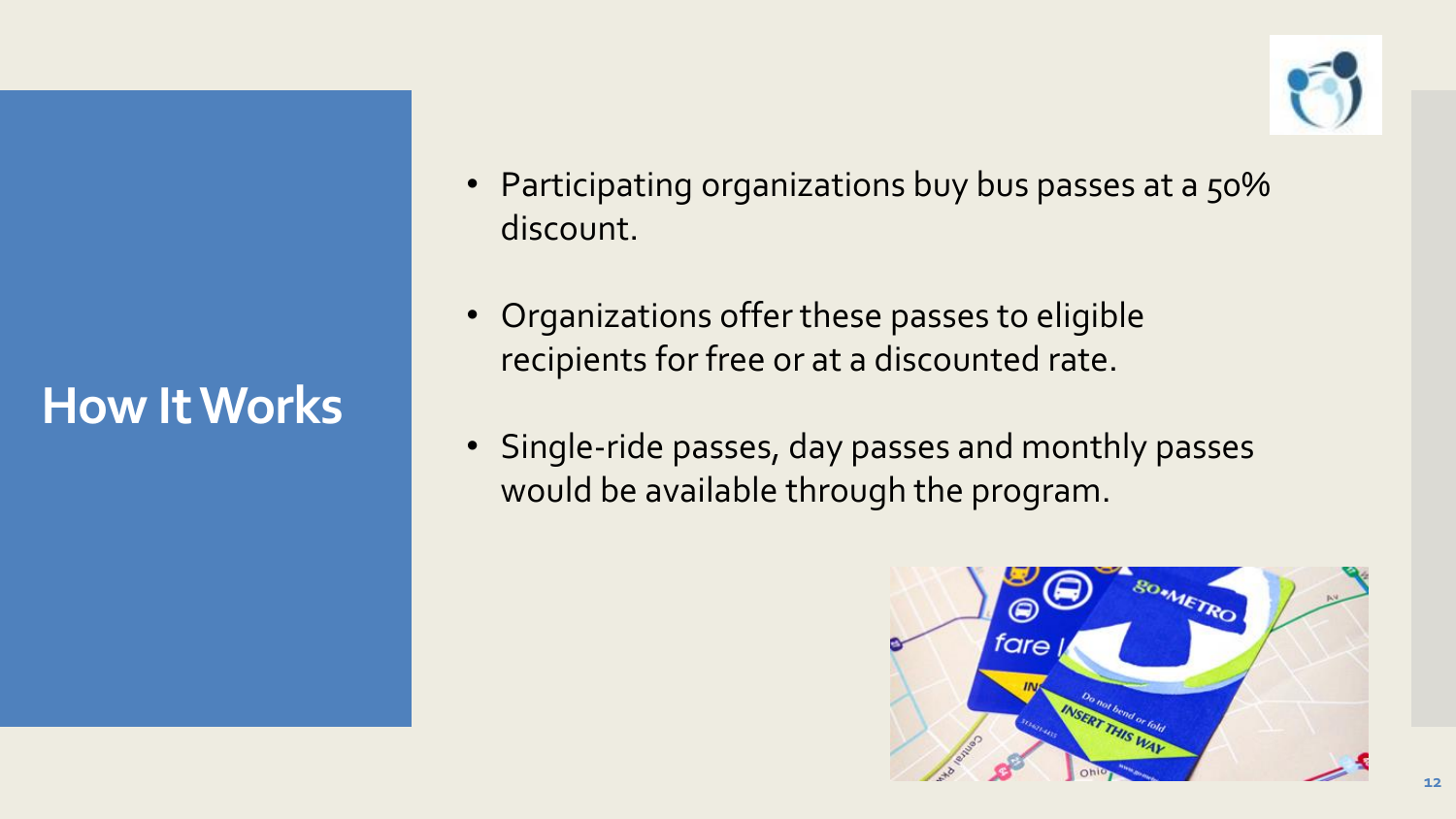## **Eligibility**

- Household income below 200% of Federal Poverty Guidelines.
- Primary purpose of passes:
	- Employment/Job-seeking
	- Education/job-training
	- Medical/mental health appointments
	- Services from a human services agency
	- Court related appointments
	- Trips to grocery store
	- Childcare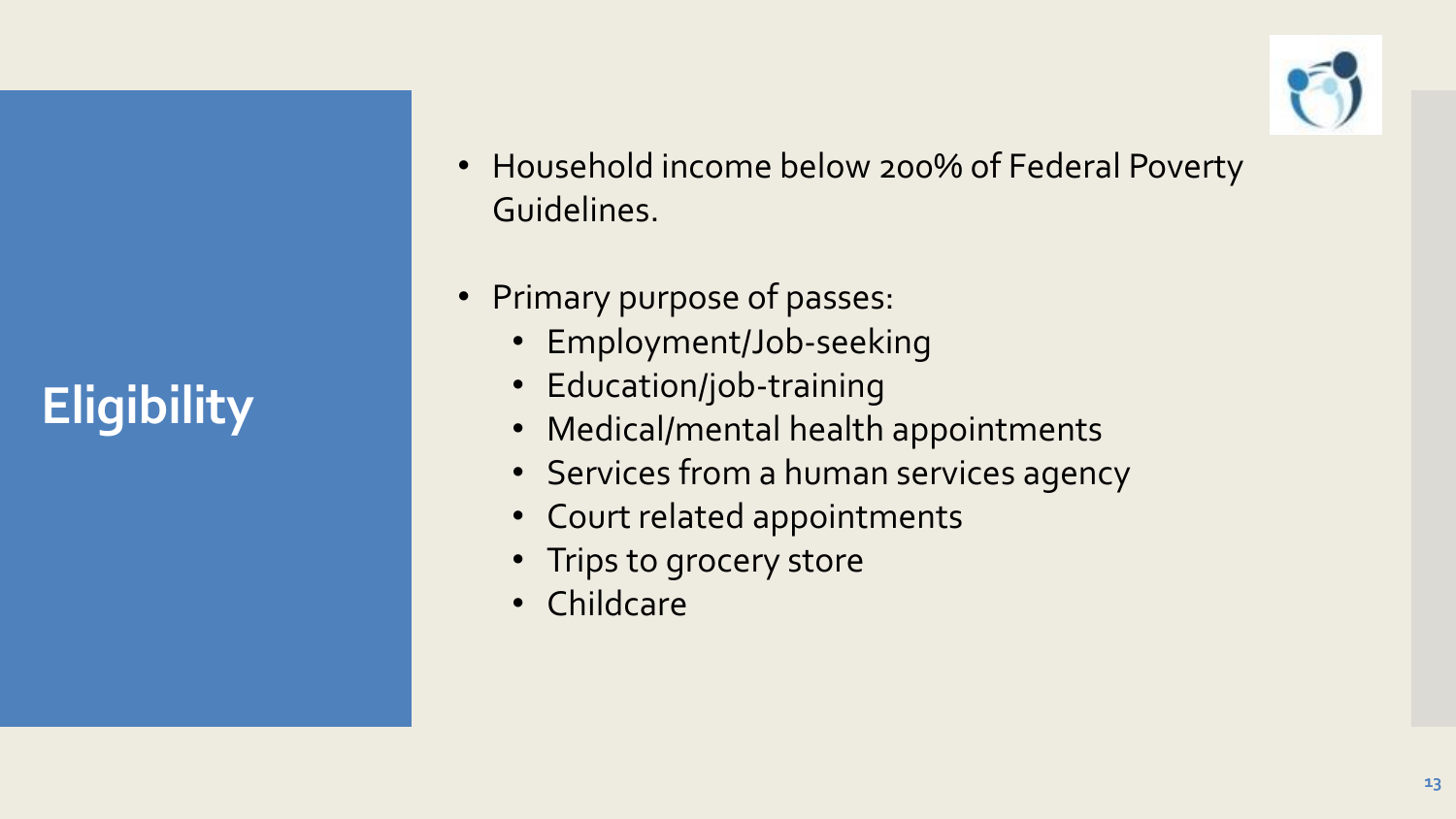### **Governance**

• Advisory board will oversee distribution of passes.

- Board comprised of:
	- Bus riders
	- SORTA
	- Business community
	- Human services sector



• Existing, non-participating non-profit will serve as fiscal sponsor for the fund.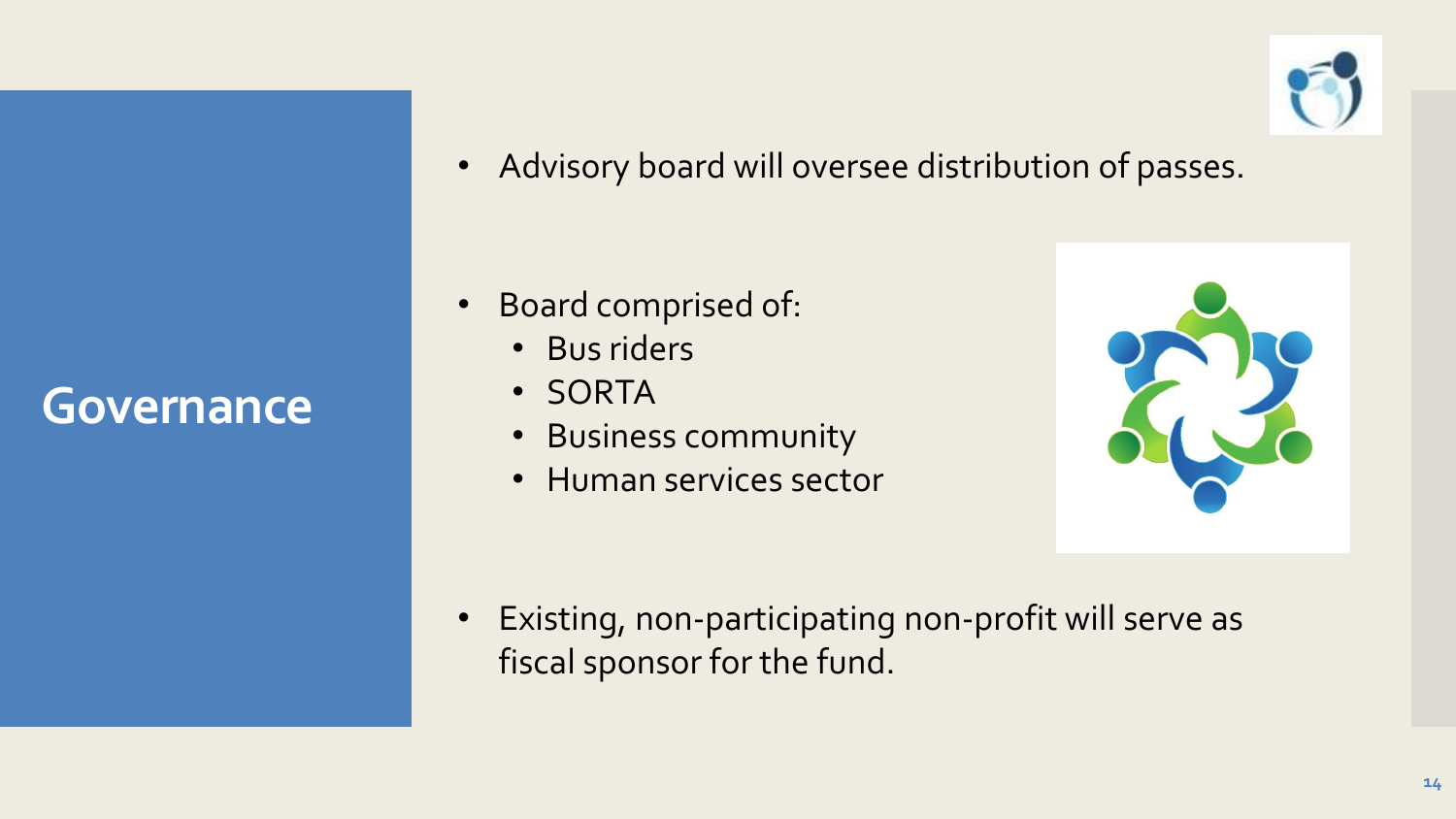**Funding**



- s300K/year for 3 years.
	- Example of annual impact: discounted monthly passes for 1,400 workers.
- Potential expansion of program to rideshare after first year.
- Transit Tax Fund is one potential source of funding.